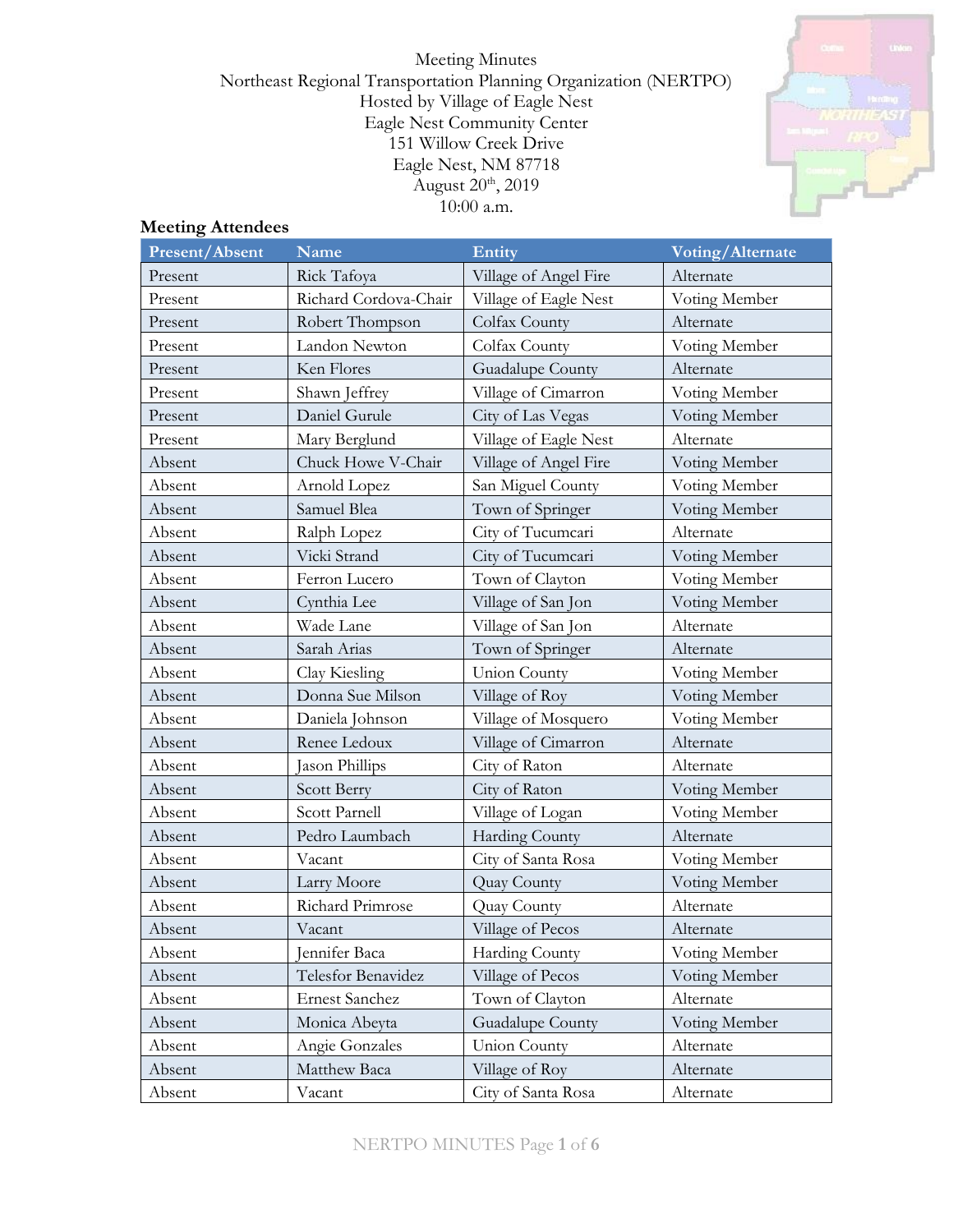| Absent | Vacant            | San Miguel County      | Alternate     |
|--------|-------------------|------------------------|---------------|
| Absent | Anita Allen       | Village of House       | Voting Member |
| Absent | Vacant            | City of Las Vegas      | Alternate     |
| Absent | Vacant            | Mora County            | Voting Member |
| Absent | Vacant            | Mora County            | Alternate     |
| Absent | Connie Cook       | Village of Mosquero    | Alternate     |
| Absent | Sherwin W. Martin | Village of House       | Alternate     |
| Absent | Lee Dixon         | Village of Des Moines  | Voting Member |
| Absent | Scott Warner      | Village of Des Moines  | Alternate     |
| Absent | Diane Brown       | Village of Folsom      | Voting Member |
| Absent | Mike Schoonover   | Village of Folsom      | Alternate     |
| Absent | Mignon Saddoris   | Village of Grenville   | Voting Member |
| Absent | Lynn Wiseman      | Village of Grenville   | Alternate     |
| Absent | Russell Feerer    | Village of Logan       | Alternate     |
| Absent | Don Flynn         | Village of Maxwell     | Voting Member |
| Absent | Joanna Taylor     | Village of Maxwell     | Alternate     |
| Absent | Laudente Quintana | Village of Wagon Mound | Voting Member |
| Absent | Nora Sanchez      | Village of Wagon Mound | Alternate     |

#### **New Mexico Department of Transportation (NMDOT) and Planners**

| John Herrera –      | Local Government Road Fund (LGRF) Coordinator for District IV    |  |
|---------------------|------------------------------------------------------------------|--|
| Joseph Moriarty -   | NMDOT/NERTPO Planning Liaison                                    |  |
| Dennis T. Salazar - | NERTPO Planner/Program Manager for the North Central New Mexico  |  |
|                     | Economic Development District (NCNMEDD)                          |  |
| Vincent M. Soule –  | NERTPO Planner/Program Manager for the Eastern Plains Council of |  |
|                     | Governments (EPCOG)                                              |  |
| Sandy Chancey -     | <b>EPCOG Executive Director</b>                                  |  |
| Lesah Sedillo -     | <b>NCNMEDD Community Development Director</b>                    |  |
|                     |                                                                  |  |

#### **Guests**

| Sandra Garcia -  | Village of Angel Fire |
|------------------|-----------------------|
| Karen Gates -    | Village of Maxwell    |
| Jim Nagle -      | <b>NCRTD</b>          |
| Richard Runyon - | Dennis Engineering    |

### **I. Call to Order**

The Meeting was called to order at approximately 10:16 AM by Mayor of Eagle Nest, Chairman Richard Cordova.

## **II. Pledge of Allegiance/New Mexico State Flag**

The Pledge of Allegiance and the salute to the New Mexico State Flag was led by Rick Tafoya, Village of Angel Fire.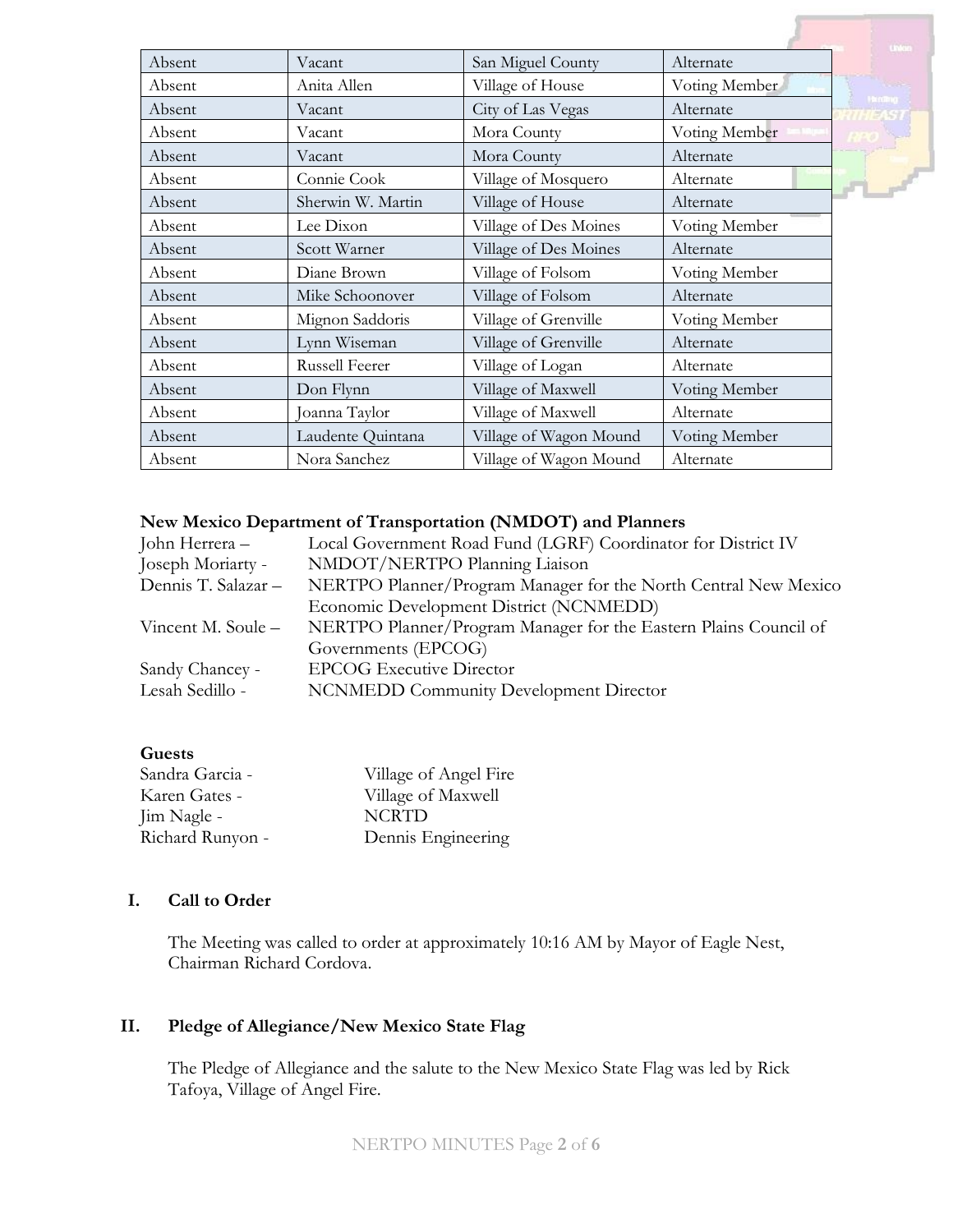#### **III. Welcome**

Chairman Cordova welcomed everyone to our NERTPO meeting which was hosted by Village of Eagle Nest.

#### **IV. Approval of Agenda**

Motion to approve agenda: Shawn Jeffrey – Village of Cimarron Second: Robert Thompson – Colfax County No opposition was voiced. Motion carried.

### **V. Approval of Minutes** (July 24th, 2019- San Miguel County, NM Highlands University)

Motion to approve the minutes as presented: Shawn Jeffrey – Village of Cimarron Second: Robert Thompson – Colfax County No opposition was voiced. Motion carried.

## **VI. Discussion: NMDOT District IV Updates:** (John Herrera, NMDOT)

Mr. John Herrera gave a brief update, advising everyone for FY 20 Agreements please send packet as soon as possible to fully execute by the first week of October. If anyone needs time extension, please contact John as soon as possible. If entities have milling request packet, please send John an e-mail for help if any entity is unsure how to do this. John spoke about the most recent "Call for Projects" and discussed entities that got approved, John advised that agreements will be sent soon.

### **VII. Election of Officers – Discussion/Action (**NERTPO Board Members**)**

Chairman Cordova called for nominations for Chair and Vice-Chair of the NERTPO Board. Motion made by Robert Thompson, Colfax County to nominate Richard Cordova as Chairman and Chuck Howe as Vice-Chairman of NERTPO Board. Second: Shawn Jeffrey - Village of Cimarron No opposition was voiced. Motion carried. Chairman Cordova thanked the Board Members for trusting in him and Vice-Chairman Chuck Howe to continue serving as Chair and Vice-Chair for the next year.

### **VIII. Presentation: PFFs and PPFs** (NMDOT- Joseph Moriarty and NERTPO Planners)

NMDOT Planning Liaison Joseph Moriarty along with NERTPO Planners Vincent M. Soule and Dennis T. Salazar conducted a slide-show presentation on PFF and PPF Process. Mr. Moriarty and the Planners were available to answer questions from the Board after the presentation.

The presentation will be added to the rtponm.org website so the membership can view the presentation whenever they need to view it. The presentation is available upon request as well by contacting Mr. Moriarty at email:  $\frac{1}{10}$  is  $\frac{1}{10}$  is  $\frac{1}{10}$  or by contacting the NERTPO Planners.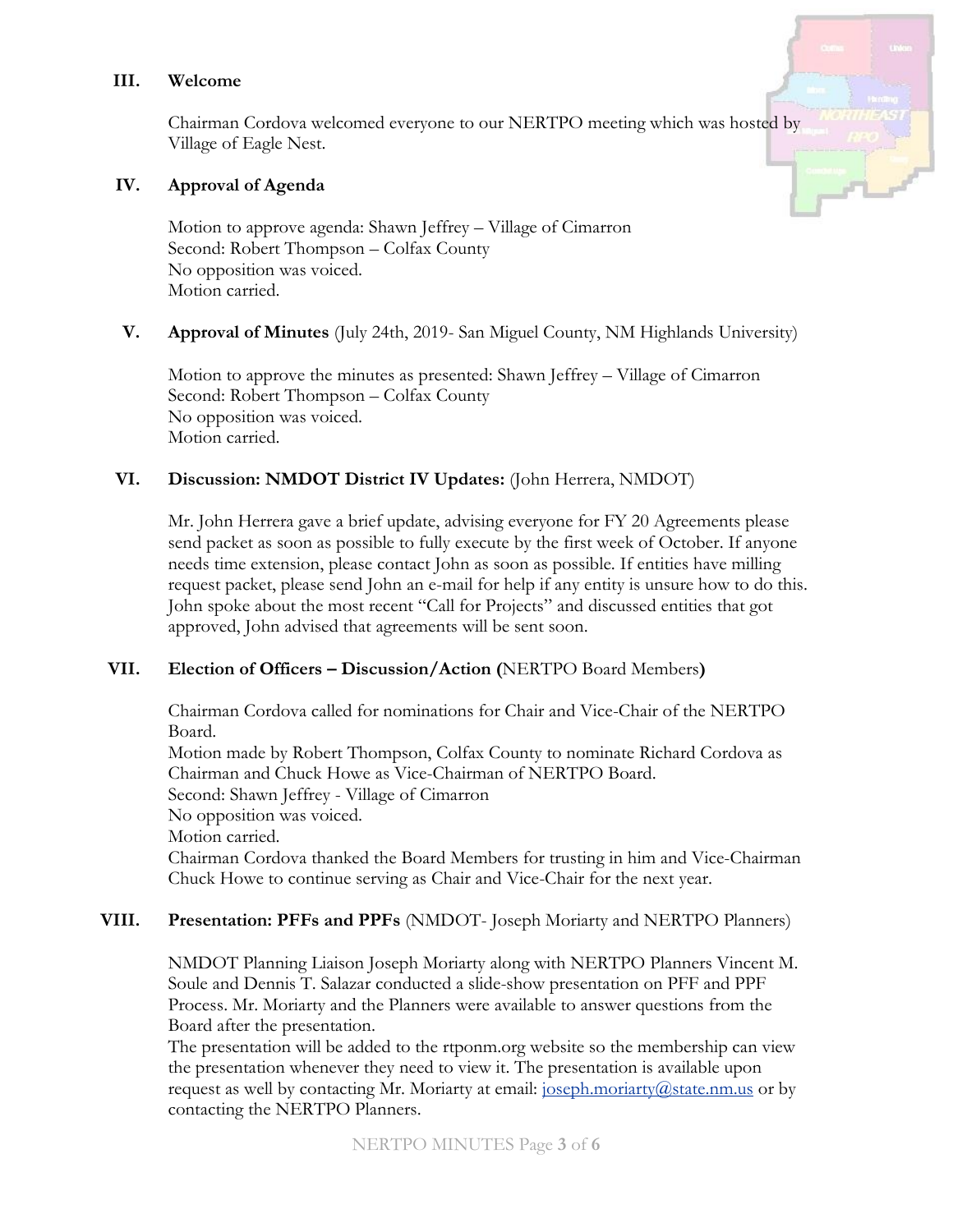## **IX. Presentation: North Central Regional Transit District (**NCRTD- Mr. Jim Nagle, Public Information Officer

Mr. Jim Nagle (NCRTD) gave a slide-show presentation on the history of NCRTD and how the NCRTD works. Mr. Nagle was available to answer questions from the Board after the presentation.

The presentation will be available to NERTPO Board Members in the near future via constant contact, contacting Mr. Nagle at e-mail:  $\frac{\text{imn}(\partial \text{ncrtd.org})}{\text{imn}(\partial \text{ncrtd.org})}$  or by contacting the NERTPO Planners.

## **X. October Meeting Date - Discussion/Action Item** (NERTPO Board Members)

After discussion the Board decided that the best meeting date for the month of October would be Monday, October 21<sup>st</sup>, 2019 at the Village of Cimarron. The host, Shawn Jeffrey, from the Village of Cimarron was in agreement and the Board unanimously agreed on the date.

### **XI. NERTPO Bylaws – Discussion Item** (NERTPO Board Members)

After discussion from the Board and the Planners it was determined that there will be updates to the Bylaws and ensuring that the Bylaws and Open Meetings Act Resolution do not conflict with each other. Once updates are made it will be brought back to the NERTPO Board for a vote.

### **XII. Approval of Resolution 2019-01 – Action Item: NM Open Meetings Act** (NERTPO Board Members)

After discussion from the Board and the Planners it was determined that there will be further discussion regarding the Open Meetings Act Resolution to ensure all requirements are met and also to ensure that the Bylaws and Open Meetings Act Resolution do not conflict with each other.

Motion to Table Resolution 2019-01 NM Open Meetings Act until the September 25<sup>th</sup>, 2019 Meeting: Landon Newton – Colfax County Second: Rick Tafoya – Village of Angel Fire No opposition was voiced. Motion carried.

### **XIII. NERTPO Planner/Program Manager Report** (Joseph Moriarty, AICP – Statewide Planning Bureau Liaison and NERTPO Planners

Mr. Moriarty advised that the Long-Range Plan meetings have kicked off. A second steering committee meeting is scheduled to be held sometime in December. Also, the Stakeholder Meeting is scheduled for the Spring of 2020. Mr. Moriarty will update as he gets more information. Mr. Moriarty also advised that TAP/RTP/CMAQ report of awards is on the NMDOT Website.

Mr. Moriarty thanked everyone involved regarding the most recent "Call for Projects" and congratulated everyone that was awarded, thanking everyone for their hard work.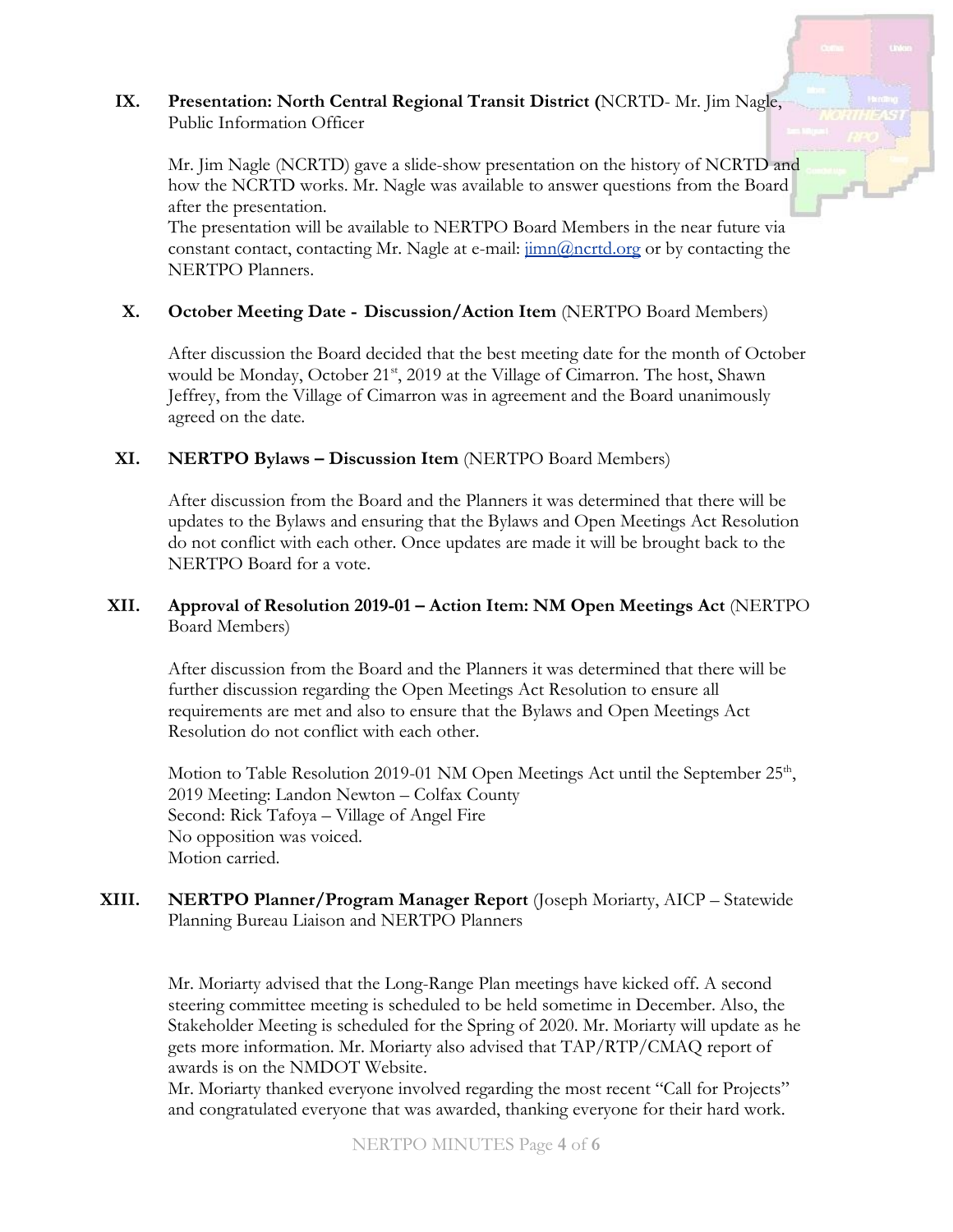

Planner Dennis T. Salazar gave an update regarding the following:

- New Mexico Municipal League Conference is from 8/27 thru 8/30 at the Las Cruces Convention Center
- Western Planner and APA Conference in Santa Fe, Drury Plaza Hotel Sept 8<sup>th</sup>-11<sup>th</sup>. Conference Theme is "Planning our Places for a Changing Future in the spirit of the City Different".
- Inspection of Public Records Act/Open Meetings Act Training put on by Attorney General will be on Monday, Sept. 9<sup>th</sup> from 1p-4p at Taos County Chambers
- New Mexico Infrastructure Finance Conference Oct 23 $^{\text{rd}}$  thru 25<sup>th</sup> in Las Cruces, NM (change meeting date of 10/23 for Village of Cimarron)
- Deadline for 5310/5311 Funding Applications to Transit and Rail will be on 8/23/19
- ICIP Deadlines: Special Districts was on 8/2/19, Tribal Government was on 8/16/19, Counties/Municipalities is on 9/6/19, Senior Citizen Programs is on 9/20/19
- Quarterly Roundtable with all RTPOs in the State was held on 8/16/19 in Ruidoso, NM. Discussed Indirect Costs, NMDOT Long Range Statewide Transportation Plan, Regional Transportation Plans, RTIPR /Prioritized Projects List, RTPO Updates
- Upcoming State Transportation Commission Meeting set for Wednesday, Nov 21st, says D-4 Las Vegas. (SAME DAY AS NERTPO MEETING)
- Please refer to the rtponm.org website as EPCOG and NCNMEDD are doing continuous updates.
- NMDOT District 4 ADA/Title VI Compliance with the Agenda Packet, please view.
- Mr. Salazar also thanked everyone for their hard work on the most recent "Call for Projects", Mr. Salazar also thanked EPCOG Staff Sandy Chancey and Vincent Soule for closely working with him and these projects and ensuring all requirements were covered. Mr. Salazar also thanked NMDOT John, Heather and Joe Moriarty for their leadership and guidance.

Planner Vincent M. Soule advised the membership that he made a spreadsheet showing the breakdown of each community in each district and RTPO showing the money that was awarded for their respective projects. Mr. Soule advised that the spreadsheet is available for anybody that would like to view it. Out of 166 applicants there were 56 chosen statewide, nine were chosen in the NERTPO/D-4 Region. Mr. Soule congratulated everyone that was chosen and thanked everyone for their hard work and stated that this was successful.

Ms. Sandy Chancey gave a brief update that EPCOG is currently working with the City of Santa Rosa on Grants Management Assistance and other areas they need guidance and help with.